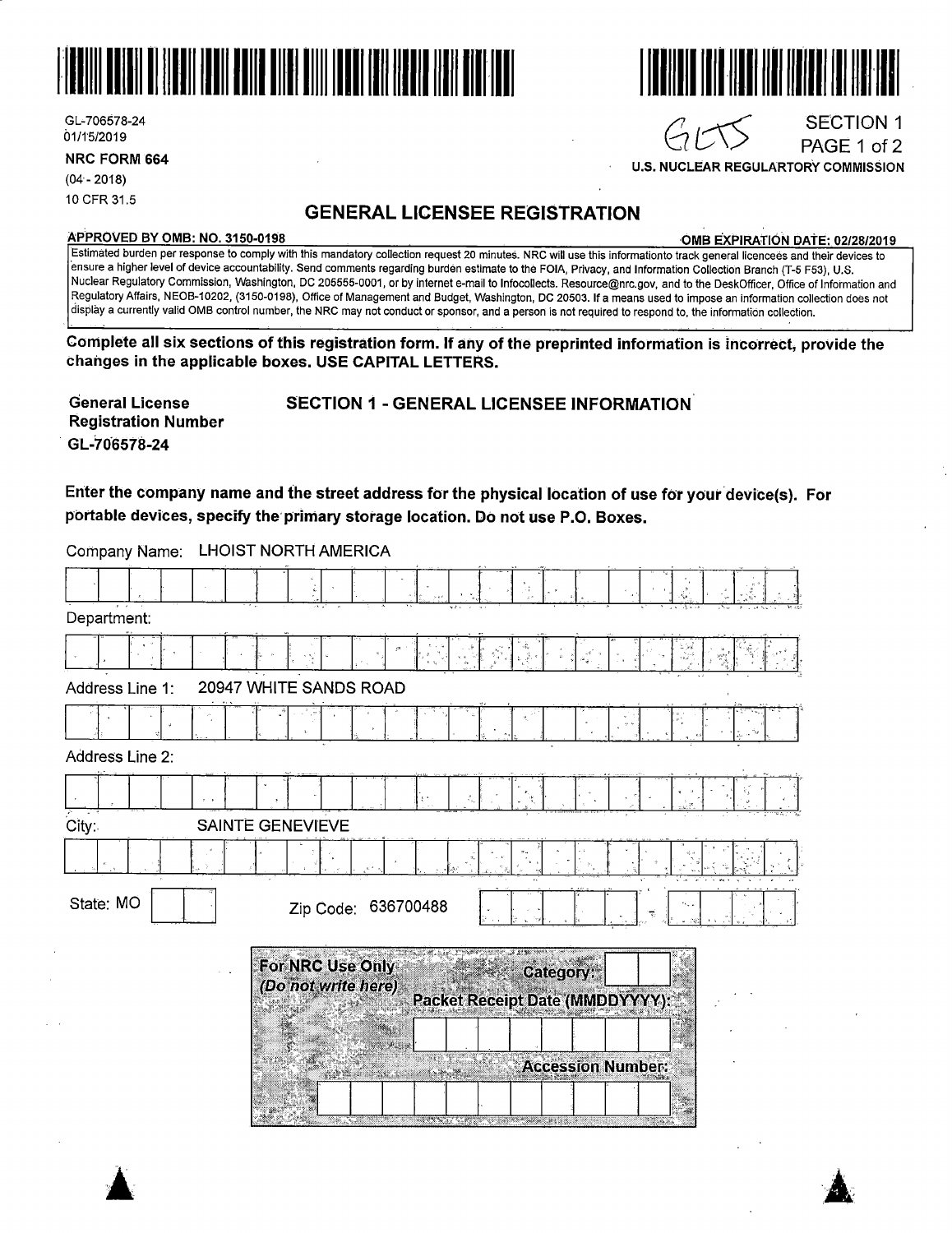



 $\mathcal{L}$  $\bar{z}$ 

GL-706578-24 01/15/2019

**SECTION 1** PAGE 2 of 2

## SECTION 1 - GENERAL LICENSEE INFORMATION (Continued)

Enter the name, telephone number and title of the person who is the responsible individual for the device(s).

| Last Name: REEDER                                                                                   |                                    |
|-----------------------------------------------------------------------------------------------------|------------------------------------|
| $ \mathcal{M} $ $\mathcal{A}$                                                                       |                                    |
| First Name: TOM-                                                                                    | Middle Initial: \\-                |
| ે≲ં<br>$\mathcal{E}$<br>$\mathcal{M}_{\mathcal{A}}$<br>ls:                                          |                                    |
| Business Telephone Number:<br>(573) 863-8500                                                        | Extension:<br>1 <del>00</del>      |
| $ \mathcal{S} $<br>$ 8\rangle$<br>3<br>18<br>S<br>3<br>5<br>ىپى<br>$\mathcal{O}$                    |                                    |
| Title:<br>C <del>URRENT SAI</del><br><del>OFFICE</del> R                                            |                                    |
| $\boldsymbol{\rho}$<br>$\mathcal{L}$<br> M A<br>$\boldsymbol{\mathcal{A}}$<br>R<br>$\boldsymbol{a}$ | 御行                                 |
|                                                                                                     |                                    |
| Enter the mailing address where correspondence regarding your device(s) should be sent.             |                                    |
|                                                                                                     |                                    |
| Department:                                                                                         |                                    |
| 남<br>왕                                                                                              |                                    |
| 20947 WHITE SANDS ROAD<br>Address Line 1:                                                           |                                    |
|                                                                                                     | $\mathcal{E}_\mathrm{c} \subseteq$ |
|                                                                                                     | Ť.                                 |
| P.O. BOX 488<br>Address Line 2:                                                                     |                                    |
|                                                                                                     |                                    |
| City:<br>SAINTE GENEVIEVE                                                                           |                                    |
|                                                                                                     |                                    |
|                                                                                                     | <u>residence mate in d</u>         |
| कर<br>-91<br>Zip Code: 636700488<br>State: MO                                                       |                                    |
|                                                                                                     |                                    |
|                                                                                                     |                                    |
|                                                                                                     |                                    |
|                                                                                                     |                                    |
|                                                                                                     |                                    |
|                                                                                                     |                                    |
|                                                                                                     |                                    |
|                                                                                                     |                                    |
|                                                                                                     |                                    |
|                                                                                                     |                                    |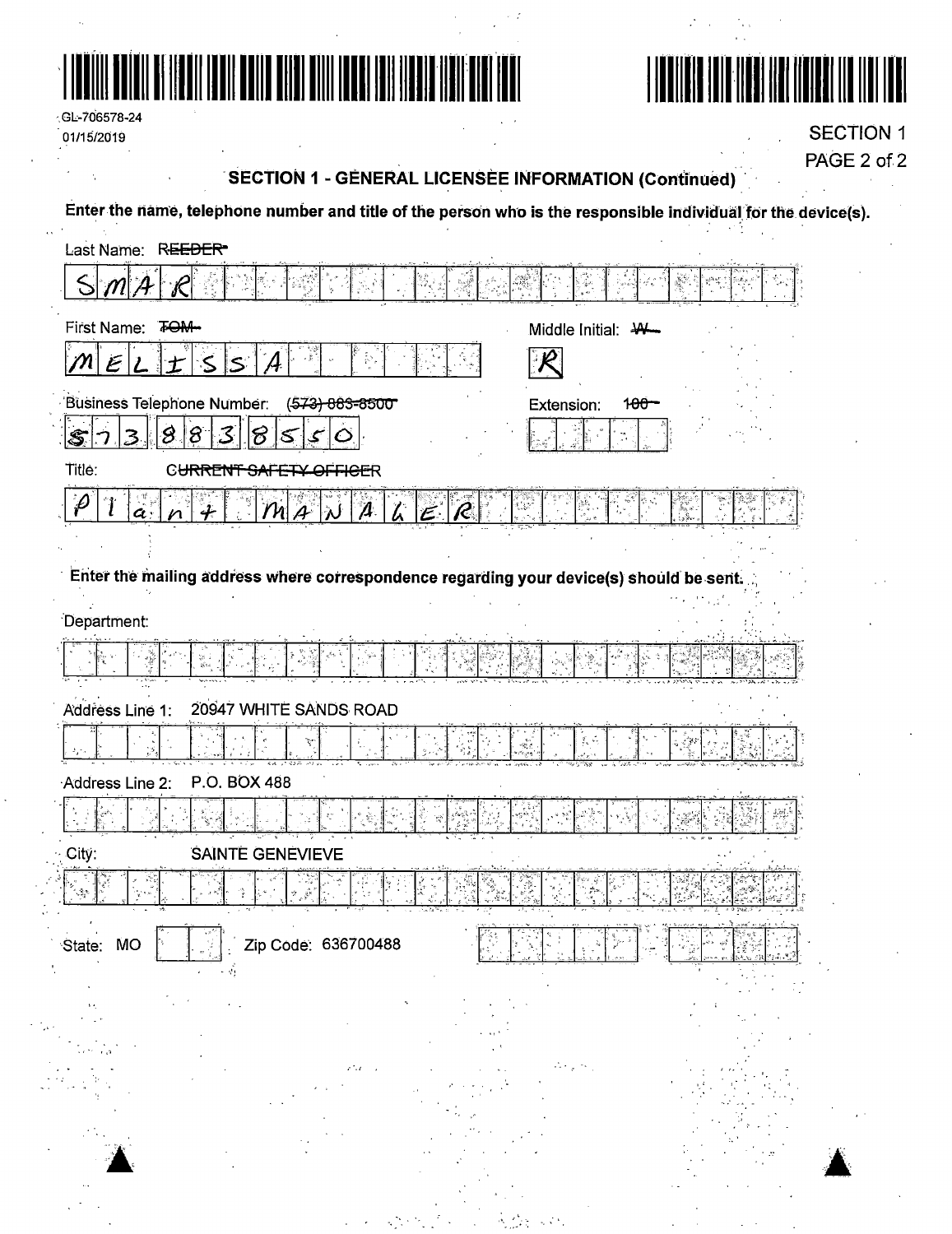| GL-706578-24<br>01/15/2019                  | SECTION 2 - DEVICES SUBJECT TO REGISTRATION                                                     | SECTION 2<br>Ŷ.                   |
|---------------------------------------------|-------------------------------------------------------------------------------------------------|-----------------------------------|
|                                             | . Our records indicate that you have these devices. Please updtae the information as necessary. | PAGE 1 of 2                       |
| <b>NRC Device Key</b><br>546874             | (Internal Control Number)                                                                       |                                   |
| Distributor/Dustributed By:                 | Thermo Process Instruments, L.P<br>š,                                                           |                                   |
|                                             |                                                                                                 |                                   |
| L01105<br>Distributor License Number:       |                                                                                                 |                                   |
|                                             |                                                                                                 |                                   |
| TN TECHNOLOGIES, INC.<br>Manufacturer name: |                                                                                                 |                                   |
|                                             |                                                                                                 | $\mathcal{P}_{\mathcal{A}}$       |
| Device Model (Not Source Model): 5206       |                                                                                                 |                                   |
|                                             |                                                                                                 | $\overline{\phantom{a}}$          |
| Device Serial Number:<br>B484               |                                                                                                 |                                   |
|                                             |                                                                                                 |                                   |
| 11/15/1995<br>Transfer Date:                |                                                                                                 |                                   |
|                                             |                                                                                                 | Not in possession of device (Also |
|                                             | complete Section 4.)                                                                            |                                   |
| MM<br><b>YYYY</b><br><b>DD</b>              |                                                                                                 |                                   |
| Isotope (e.g. AM241)                        | Activity (e.g. 1005)                                                                            | Unit (e.g. mCi)                   |
| 1<br><b>CS137</b>                           | 500                                                                                             | mCi                               |
|                                             |                                                                                                 |                                   |
| 2                                           |                                                                                                 |                                   |
| $3^{\circ}$                                 |                                                                                                 |                                   |
|                                             |                                                                                                 |                                   |
| 4                                           |                                                                                                 |                                   |
| 5                                           |                                                                                                 |                                   |
| 6                                           |                                                                                                 |                                   |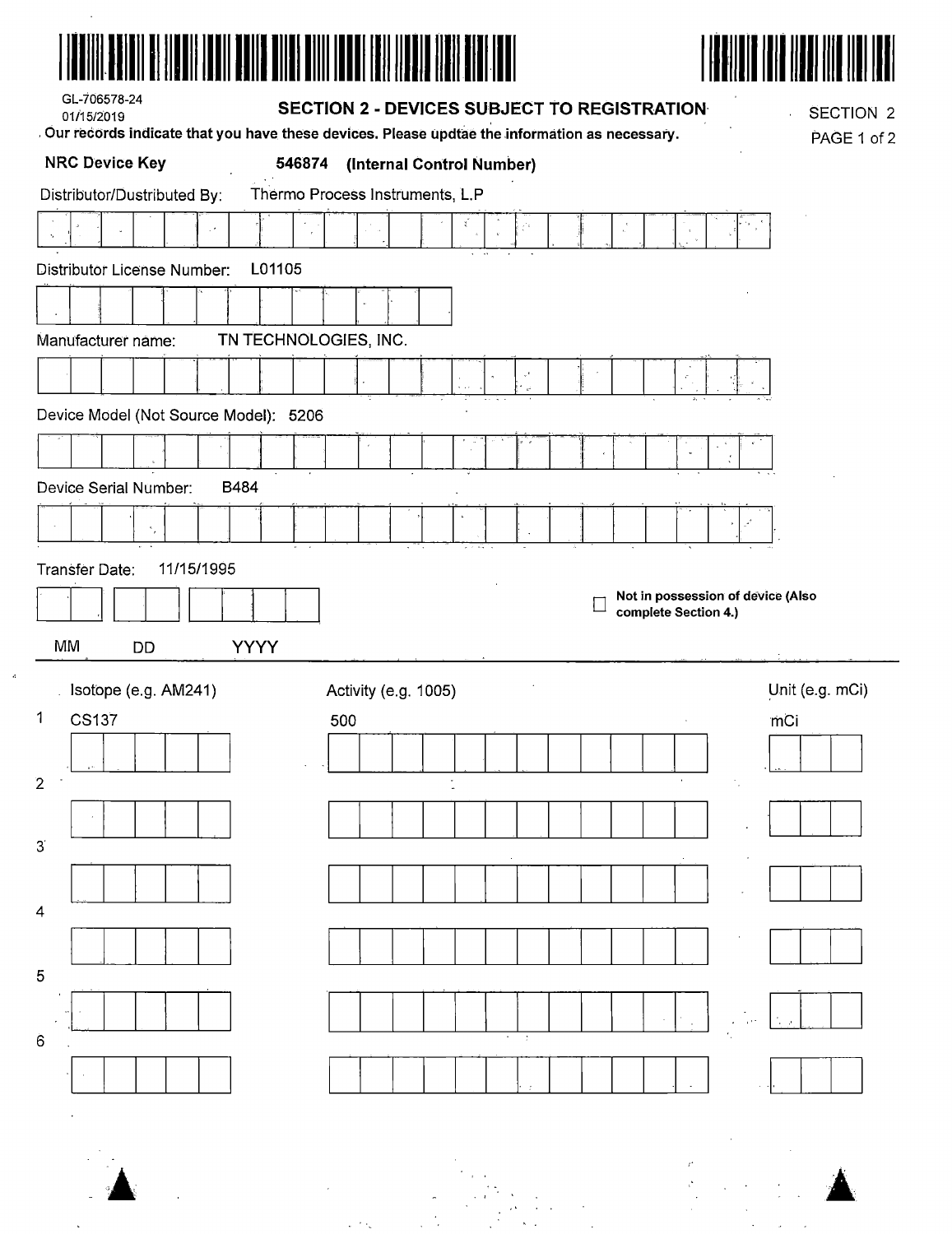| AII BI IIYOII IODII BOIII BIIII BIIII IODO |                                                                                                              |
|--------------------------------------------|--------------------------------------------------------------------------------------------------------------|
| GL-706578-24<br>01/15/2019                 | SECTION 2 - DEVICES SUBJECT TO REGISTRATION<br><b>SECTION 2</b>                                              |
|                                            | Our records indicate that you have these devices. Please updtae the information as necessary.<br>PAGE 2 of 2 |
| <b>NRC Device Key</b><br>546875            | (Internal Control Number)                                                                                    |
| Distributor/Dustributed By:                | Thermo Process Instruments, L.P                                                                              |
|                                            |                                                                                                              |
| Distributor License Number:<br>L01105      |                                                                                                              |
|                                            | e ive                                                                                                        |
| Manufacturer name:                         | TN TECHNOLOGIES, INC.                                                                                        |
|                                            |                                                                                                              |
| Device Model (Not Source Model): 5206      |                                                                                                              |
| N<br>ما کود<br>پانچ                        | e<br>A                                                                                                       |
| B485<br>Device Serial Number:              |                                                                                                              |
|                                            |                                                                                                              |
| Transfer Date:<br>11/15/1995               |                                                                                                              |
|                                            | Not in possession of device (Also<br>$\overline{\phantom{a}}$<br>complete Section 4.)                        |
| MM,<br><b>YYYY</b><br>DD                   |                                                                                                              |
|                                            |                                                                                                              |
|                                            | $\sim$ $\sim$                                                                                                |
| Isotope (e.g. AM241)<br>1<br><b>CS137</b>  | Unit (e.g. mCi)<br>Activity (e.g. 1005)                                                                      |
|                                            | 500<br>mCi                                                                                                   |
| $2^{\circ}$<br>÷.,                         | <b>Community</b>                                                                                             |
|                                            |                                                                                                              |
| 3                                          |                                                                                                              |
|                                            |                                                                                                              |
| $4 \cdot \cdot$                            |                                                                                                              |
|                                            |                                                                                                              |
| 5                                          | $\mathbb{C}^*$                                                                                               |
|                                            |                                                                                                              |
| 6                                          |                                                                                                              |
|                                            |                                                                                                              |
|                                            |                                                                                                              |
|                                            |                                                                                                              |

 $\begin{bmatrix} 1 \\ 1 \\ 2 \end{bmatrix}$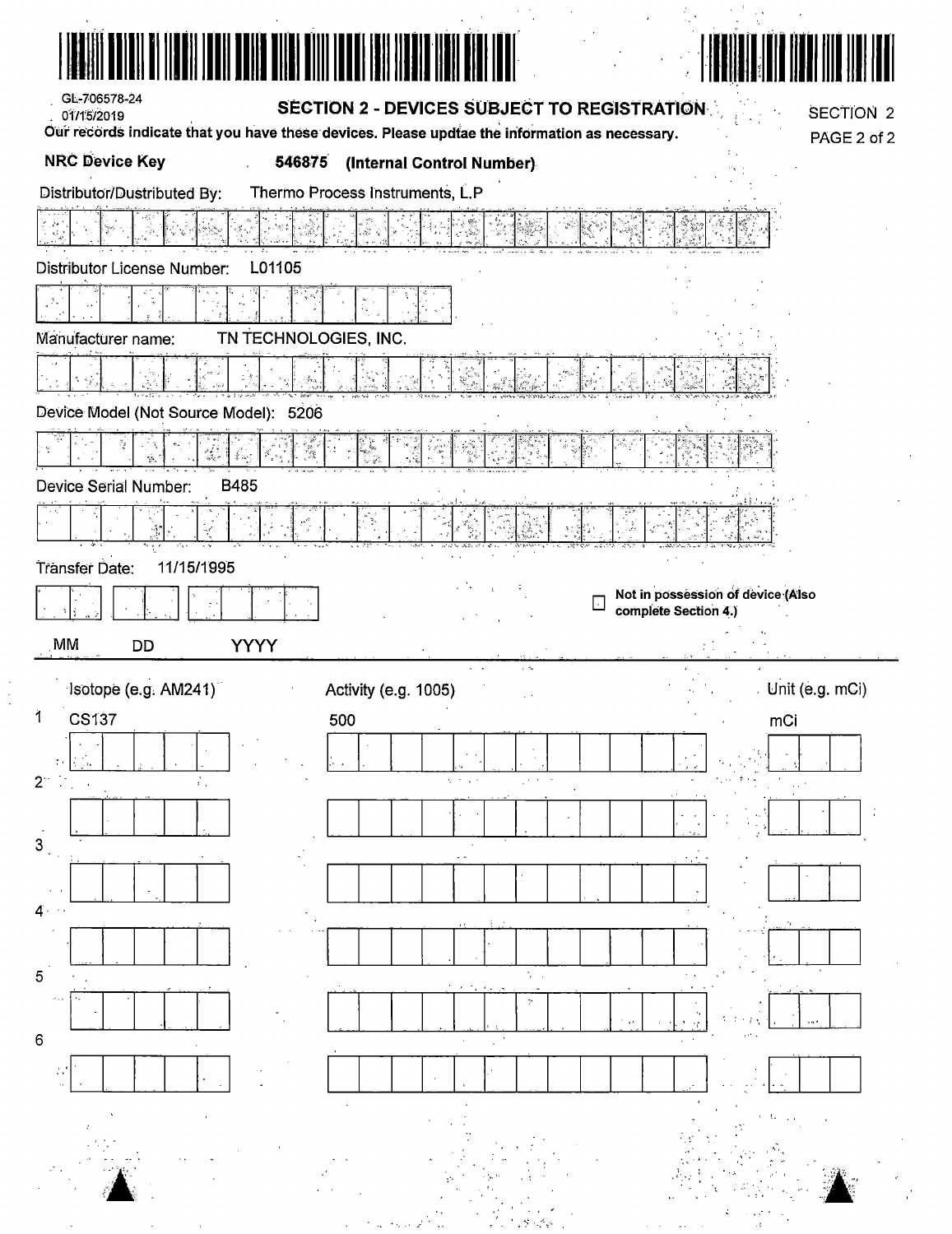|--|

# 

 $\epsilon$ 

 $\frac{1}{2}$  $\mathcal{F}^{\mathcal{C}}$ 

 $\alpha_{\rm s}/\Omega_{\rm c}$  .

GL-706578-24  $-01/15/2019$ 

SECTION 3 - ADDITIONAL DEVICES SUBJECT TO REGISTRATION

**SECTION 3** PAGE 1 of 1

|                  |  |                                                                  |                             |              | Provide information about other devices you have that are subject to registration. Do not report specifically licensed devices. |                                              |  |                     |        |            |         |                   |  |            |                               |                         |                |                                                                                                                                           |             |                 |
|------------------|--|------------------------------------------------------------------|-----------------------------|--------------|---------------------------------------------------------------------------------------------------------------------------------|----------------------------------------------|--|---------------------|--------|------------|---------|-------------------|--|------------|-------------------------------|-------------------------|----------------|-------------------------------------------------------------------------------------------------------------------------------------------|-------------|-----------------|
|                  |  | Manufacturer Name.                                               |                             |              |                                                                                                                                 |                                              |  |                     |        |            |         |                   |  |            |                               |                         |                |                                                                                                                                           |             |                 |
|                  |  |                                                                  |                             |              |                                                                                                                                 |                                              |  |                     |        | j v š      |         |                   |  |            |                               |                         |                |                                                                                                                                           |             |                 |
|                  |  | Initial Transferor Name                                          |                             |              |                                                                                                                                 |                                              |  |                     |        |            |         |                   |  |            |                               |                         |                |                                                                                                                                           |             |                 |
|                  |  |                                                                  |                             |              |                                                                                                                                 |                                              |  |                     |        |            |         |                   |  |            |                               |                         |                |                                                                                                                                           |             |                 |
|                  |  |                                                                  |                             |              | Initial Transferor License Number (if known)                                                                                    |                                              |  |                     |        |            |         |                   |  |            |                               |                         |                |                                                                                                                                           |             |                 |
|                  |  |                                                                  |                             |              |                                                                                                                                 |                                              |  |                     |        |            |         |                   |  |            |                               |                         |                |                                                                                                                                           |             |                 |
|                  |  |                                                                  |                             |              | Device Model Number (Not Source Model)                                                                                          |                                              |  |                     |        |            |         |                   |  |            |                               |                         |                |                                                                                                                                           |             |                 |
|                  |  |                                                                  |                             |              |                                                                                                                                 |                                              |  |                     |        |            |         |                   |  |            |                               |                         |                |                                                                                                                                           |             |                 |
|                  |  | Device Serial Number                                             |                             |              |                                                                                                                                 |                                              |  |                     |        |            |         |                   |  |            |                               |                         |                |                                                                                                                                           |             |                 |
|                  |  |                                                                  |                             |              |                                                                                                                                 |                                              |  |                     |        |            |         |                   |  |            |                               |                         |                |                                                                                                                                           |             |                 |
|                  |  |                                                                  |                             |              |                                                                                                                                 | Manufacturer/Initial Transferor listed above |  |                     |        |            |         |                   |  |            |                               |                         |                |                                                                                                                                           |             |                 |
|                  |  | How acquired and date (e.g.,<br>from a distributor/manufacturer, |                             | O<br>$\circ$ |                                                                                                                                 |                                              |  |                     |        |            |         | Date Transferred: |  |            |                               |                         |                |                                                                                                                                           |             |                 |
|                  |  | other licensee, other source)?                                   |                             |              |                                                                                                                                 | <b>Other General Licensee</b>                |  |                     |        |            |         |                   |  | MM         |                               | <b>DD</b>               |                |                                                                                                                                           | <b>YYYY</b> |                 |
|                  |  | Isotope (e.g. AM241)                                             |                             | O            |                                                                                                                                 | <b>Other Sources</b>                         |  |                     |        |            |         |                   |  |            |                               |                         |                |                                                                                                                                           |             |                 |
|                  |  |                                                                  |                             |              |                                                                                                                                 |                                              |  | Activity (e.g. 100) |        |            |         |                   |  |            |                               |                         |                |                                                                                                                                           |             | Unit (e.g. mCi) |
| 1.               |  |                                                                  |                             |              |                                                                                                                                 |                                              |  |                     |        |            |         |                   |  |            |                               |                         |                |                                                                                                                                           |             |                 |
| 2.               |  |                                                                  |                             |              |                                                                                                                                 |                                              |  |                     |        |            |         |                   |  |            |                               |                         |                |                                                                                                                                           |             |                 |
| 3.               |  |                                                                  |                             |              |                                                                                                                                 |                                              |  |                     |        |            |         |                   |  |            |                               |                         |                |                                                                                                                                           |             |                 |
|                  |  |                                                                  |                             |              |                                                                                                                                 |                                              |  |                     |        |            |         |                   |  |            |                               |                         |                |                                                                                                                                           |             |                 |
|                  |  |                                                                  |                             |              |                                                                                                                                 |                                              |  |                     |        |            |         |                   |  |            |                               |                         |                |                                                                                                                                           |             |                 |
| 5.               |  |                                                                  |                             |              |                                                                                                                                 |                                              |  |                     |        |            |         |                   |  |            |                               |                         |                |                                                                                                                                           |             |                 |
| Ġ.               |  |                                                                  |                             |              |                                                                                                                                 |                                              |  |                     |        |            |         |                   |  |            |                               |                         |                |                                                                                                                                           |             |                 |
|                  |  |                                                                  |                             |              |                                                                                                                                 |                                              |  |                     |        |            |         |                   |  |            |                               |                         |                |                                                                                                                                           |             |                 |
| $\overline{7}$ . |  |                                                                  |                             |              |                                                                                                                                 |                                              |  |                     | $\sim$ |            | $\cdot$ |                   |  |            |                               |                         | $\mathbb{R}^2$ | بالمحي                                                                                                                                    |             |                 |
| $8^{\circ}$      |  |                                                                  |                             |              | $\mathcal{F}_{\mathcal{A}}$                                                                                                     |                                              |  |                     |        |            |         |                   |  |            | $\vec{r}$                     |                         |                | $\mathcal{L}$                                                                                                                             |             |                 |
| 9.               |  |                                                                  | $\mathcal{C}^{\mathcal{A}}$ |              |                                                                                                                                 |                                              |  |                     |        | $\epsilon$ |         |                   |  |            |                               |                         |                |                                                                                                                                           |             |                 |
|                  |  |                                                                  |                             |              | Λň,                                                                                                                             |                                              |  |                     |        |            |         |                   |  | $\epsilon$ |                               |                         |                |                                                                                                                                           |             |                 |
| 10.              |  |                                                                  |                             |              |                                                                                                                                 |                                              |  |                     |        |            |         |                   |  |            |                               |                         |                |                                                                                                                                           |             |                 |
|                  |  |                                                                  |                             |              |                                                                                                                                 |                                              |  |                     |        |            |         |                   |  |            | $\sim 10^{10}$<br>$\lambda=1$ |                         |                | $\label{eq:2.1} \int_{\frac{\pi}{2} \pi} \frac{1}{\sqrt{2}} \, \frac{1}{\sqrt{2}} \, \frac{d\pi}{\sqrt{2}} \, \frac{d\pi}{\sqrt{2}} \, .$ |             |                 |
|                  |  |                                                                  |                             |              |                                                                                                                                 |                                              |  |                     |        |            |         |                   |  |            |                               |                         |                |                                                                                                                                           |             |                 |
|                  |  |                                                                  |                             |              |                                                                                                                                 |                                              |  |                     |        |            |         |                   |  |            |                               | $\epsilon$ . $\epsilon$ |                |                                                                                                                                           |             |                 |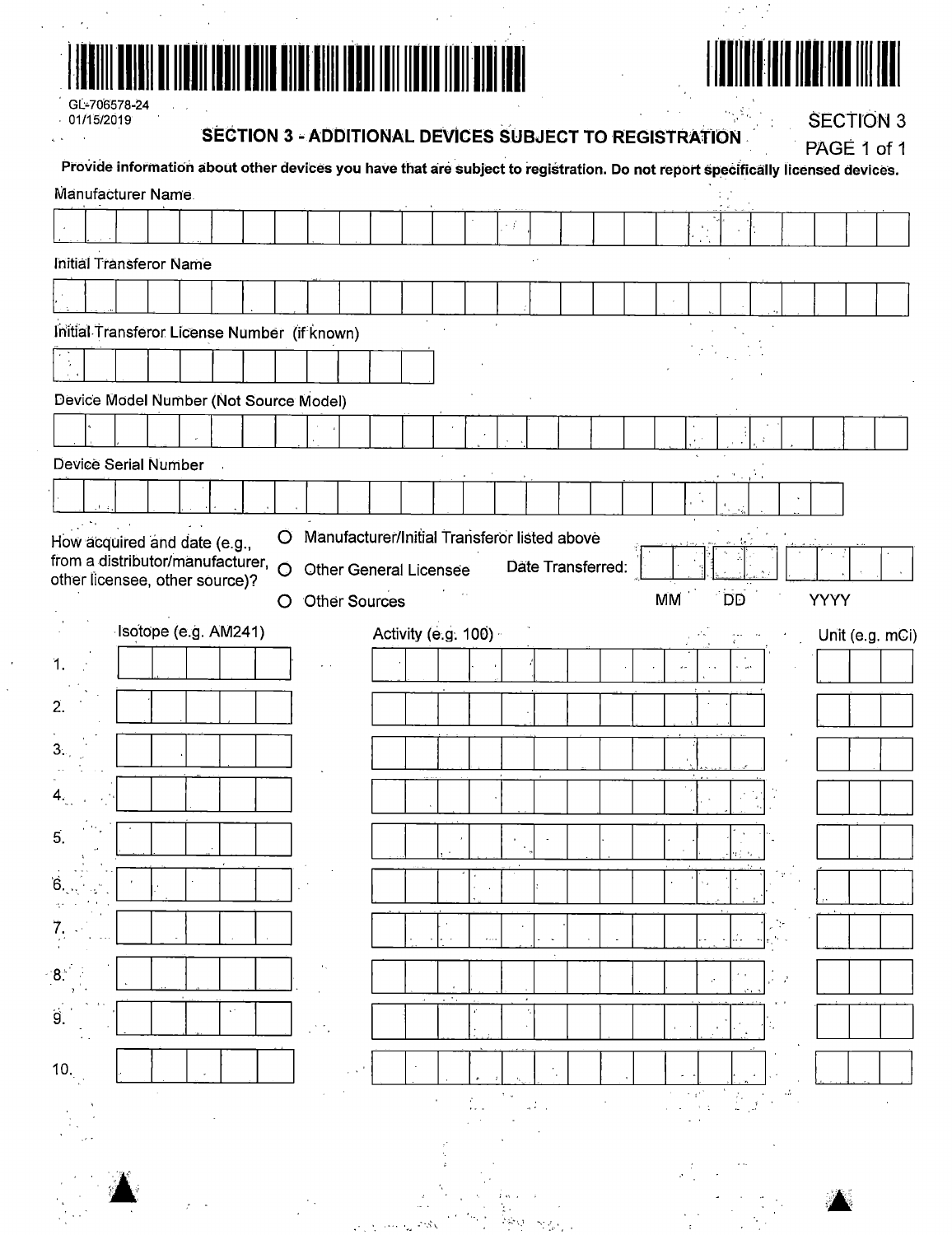

 $\mathcal{I}$ 

01/15/2019

### SECTION 4 - NOT IN POSSESSION OF DEVICE

 $\mathcal{H} \subset \mathcal{M}$ 

 $\sim 1$ 

**SECTION 4** 

 $\mathbf 1$ 

| Provide information about devices listed in Section 2 or 6, but no longer in your possession. | PAGE 1 of |
|-----------------------------------------------------------------------------------------------|-----------|
|                                                                                               |           |

 $\Delta$ 

 $\sim 1$  .

| Part <sub>1</sub>                                                                                                          | Transfer Date:                                                                   |
|----------------------------------------------------------------------------------------------------------------------------|----------------------------------------------------------------------------------|
| NRC Device Key:                                                                                                            |                                                                                  |
| (from Section 2 or 6)                                                                                                      | <b>MM</b><br><b>DD</b><br>$\sim$ YYYY $\sim$                                     |
| Location of the Device:                                                                                                    |                                                                                  |
| O Whereabouts Unknown (Complete Part 1 only)<br>$\circ$                                                                    | Transferred to another general licensee (Complete Parts 2 and 3)                 |
| $\circ$<br>Never Possessed the Device (Complete Part 1 only)<br>$\circ$<br>Returned to Manufacturer (Complete Part 1 only) | O Transferred to a Specific Licensee (Not the manufacturer)<br>(Complete Part 2) |
| Part 2<br>License Number of Recipient (if transferred to a specific licensee):                                             |                                                                                  |
|                                                                                                                            |                                                                                  |
| Company Name:                                                                                                              |                                                                                  |
|                                                                                                                            |                                                                                  |
| Department:                                                                                                                |                                                                                  |
|                                                                                                                            |                                                                                  |
| Address Line 1:                                                                                                            | И.,                                                                              |
|                                                                                                                            | ۰.                                                                               |
| Address Line 2:                                                                                                            |                                                                                  |
|                                                                                                                            |                                                                                  |
|                                                                                                                            |                                                                                  |
| City:                                                                                                                      |                                                                                  |
|                                                                                                                            |                                                                                  |
| State:<br>Zip Code:<br>j.                                                                                                  | Ÿ,                                                                               |
| Part 3<br>Enter the name of the individual responsibe for this device:                                                     |                                                                                  |
| Last name:                                                                                                                 |                                                                                  |
| $\frac{1}{2}$ , $\frac{1}{2}$                                                                                              | Y.                                                                               |
| First name:                                                                                                                | Middle Initial:                                                                  |
| 9.,                                                                                                                        |                                                                                  |
| <b>Business Telephone</b><br>Number:                                                                                       | Extension:                                                                       |
| Title:                                                                                                                     |                                                                                  |
| $\epsilon$                                                                                                                 |                                                                                  |
|                                                                                                                            | $\epsilon = 1$                                                                   |
|                                                                                                                            |                                                                                  |
|                                                                                                                            |                                                                                  |
| $2.7 - 7.1$                                                                                                                | an Maria                                                                         |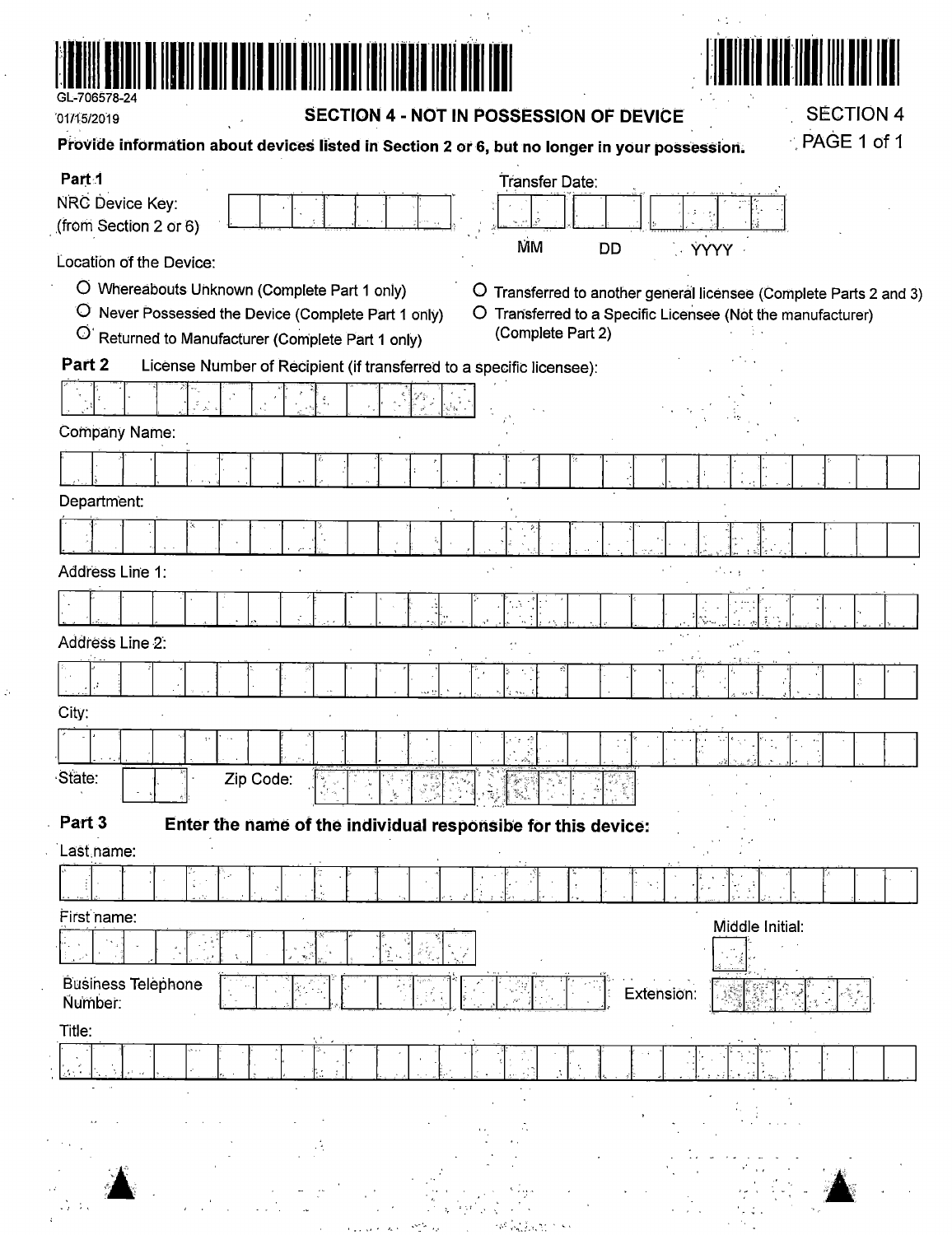# 1111111111111111111111111111111111111111111111111111111111111111111111



',, .' '/ .·

 $\blacktriangle$ 

| GL-706578-24 |  |
|--------------|--|
| 01/15/2019   |  |

: 1-·:···

,· \'. '' '..'

### **SECTION 5** - **'CERTIFICATION**

SECTION 5 PAGE 1 of 1

I hereby certify that:

- A. All information contained in this registration is true and complete to the best of my-knowledge and belief.
- 13. A physical inventory of the devices subject to registration has been completed, and the device· information on this form has been checked against the device labeling.
- C. I am aware of the requirements of the general license, provided in 10 CFR 31.5. (Copied of applicable regulations may be viewed at the NRC website at:
	- http://www.nrc.gov/reading-rm/doc-cdllections/cfr)

en ill :s Vb e .S... *3/ill°\.* 

**SIGNATURE** - **RESPONSIBLE INDIVIDUAL (Listed iri Section 1) DATE** 

**WARNING:** FALSE STATEMENTS MAY BE SUBJECT TO CIVILAND/OR CRIMINAL PENALTIES. NRC REGULATIONS REQUIRE THAT SUBMISSIONS TO THE NRC BE COMPLETE AND ACCURATE IN ALL MATERIAL ASPECTS. 10 U.S.C SECTION 1001 MAKES IT A CRlMINAL OFFENSE TO MAKE AVVILLPULLY WRONG STATEMENT OR REPRESENTATION TO ANY DEPARTMENT OR AGENCY OF THE UNiTED STATES AS TO .ANY MATTER IN ITS JURISDICTION.

'I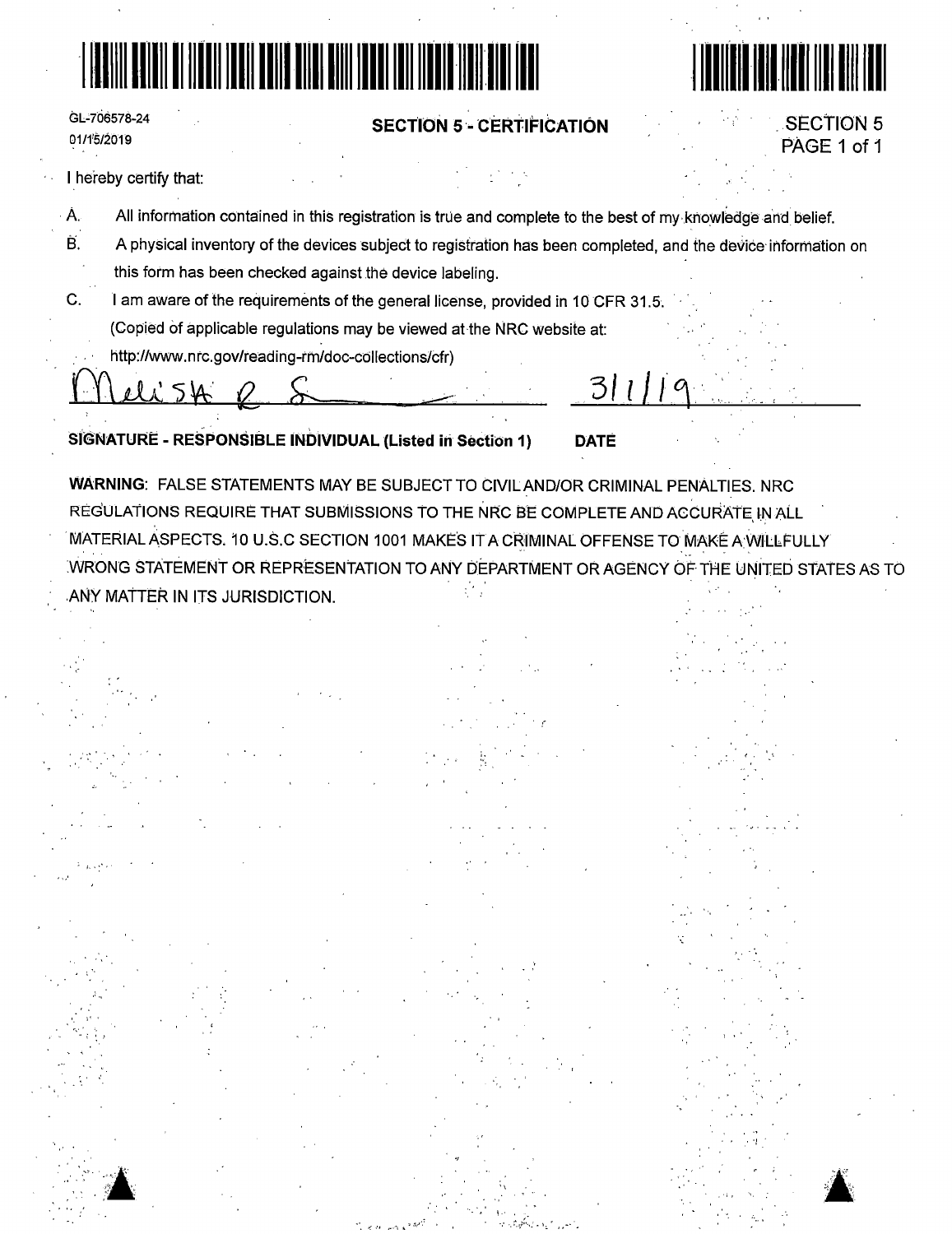| GL-706578-24 |  |
|--------------|--|

 $\sim$  $\ddot{\phantom{a}}$ 

01/15/2019



l.

 $\tilde{Q}$  and

 $\mathcal{L}$ 

|  |  | <b>SECTION 6 - DEVICE NOT SUBJECT TO REGISTRATION</b> |  |
|--|--|-------------------------------------------------------|--|
|  |  |                                                       |  |

| צו טאוט וו                                             | <b>SECTION 6 - DEVICE NOT SUBJECT TO REGISTRATION</b> | PAGE 1 of 2                         |
|--------------------------------------------------------|-------------------------------------------------------|-------------------------------------|
| NRC Device Key: 632681                                 | Manufacturer License No: IND-267-95G                  |                                     |
| Manufacturer Name: RONAN ENGINEERING COMPANY           |                                                       |                                     |
| Model Number: RLL1                                     | Serial #:<br>202394A                                  | Transfer Date: 05/31/2001           |
| Isotope: CS137                                         | Activity: 0.27                                        | Unit: mCi                           |
| NRC Device Key: 632682                                 | Manufacturer License No.                              | IND-267-95G                         |
| Manufacturer Name: RONAN ENGINEERING COMPANY           |                                                       |                                     |
| Model Number: RLL1                                     | 202191A<br>Serial #:                                  | 05/31/2001<br><b>Transfer Date:</b> |
| Isotope: CS137                                         | Activity: 0.27                                        | Unit: mCi                           |
| NRC Device Key: 646921                                 | Manufacturer License No:                              | IND-267-95G                         |
| Manufacturer Name: RONAN ENGINEERING COMPANY           |                                                       |                                     |
| Model Number: RLL1                                     | Serial #: 203381A                                     | Transfer Date: 02/02/2002           |
| Isotope: CS137                                         | Activity: 0.27                                        | Unit: mCi                           |
| NRC Device Key: 646922                                 | Manufacturer License No:                              | IND-267-95G                         |
| Manufacturer Name: RONAN ENGINEERING COMPANY           |                                                       |                                     |
| Model Number: RLL1                                     | 203381B<br>Serial #:                                  | Transfer Date: 02/15/2002           |
| Isotope: CS137                                         | Activity: 0.27                                        | Unit: mCi                           |
| NRC Device Key: 653498                                 | Manufacturer License No:                              | IND-267-95G                         |
| Manufacturer Name: RONAN ENGINEERING COMPANY           |                                                       |                                     |
| Model Number: RLL1                                     | 200971A<br>Serial #:                                  | 05/21/2002<br>Transfer Date:        |
| Isotope: CS137                                         | Activity: 0.45                                        | Unit. mCi                           |
| NRC Device Key: 653499                                 | Manufacturer License No: IND-267-95G                  |                                     |
| Manufacturer Name: RONAN ENGINEERING COMPANY           |                                                       |                                     |
| Model Number: RLL1                                     | Serial #: 200971B                                     | 05/21/2002<br>Transfer Date:        |
| Isotope: CS137                                         | Activity: 0.45                                        | Unit: mCi                           |
| <b>NRC Device Key:</b><br>670186<br>$\alpha = 1$ , and | Manufacturer License No:                              | <b>IND-267-95G</b>                  |
| Manufacturer Name: RONAN ENGINEERING COMPANY           |                                                       |                                     |
| Model Number: RLL1                                     | Serial #:<br>203517A                                  | Transfer Date:<br>08/27/2002        |
| Isotope: CS137                                         | Activity: 0.27                                        | Unit: $mCI$                         |



 $\hat{z} = \hat{z}^{-1}$